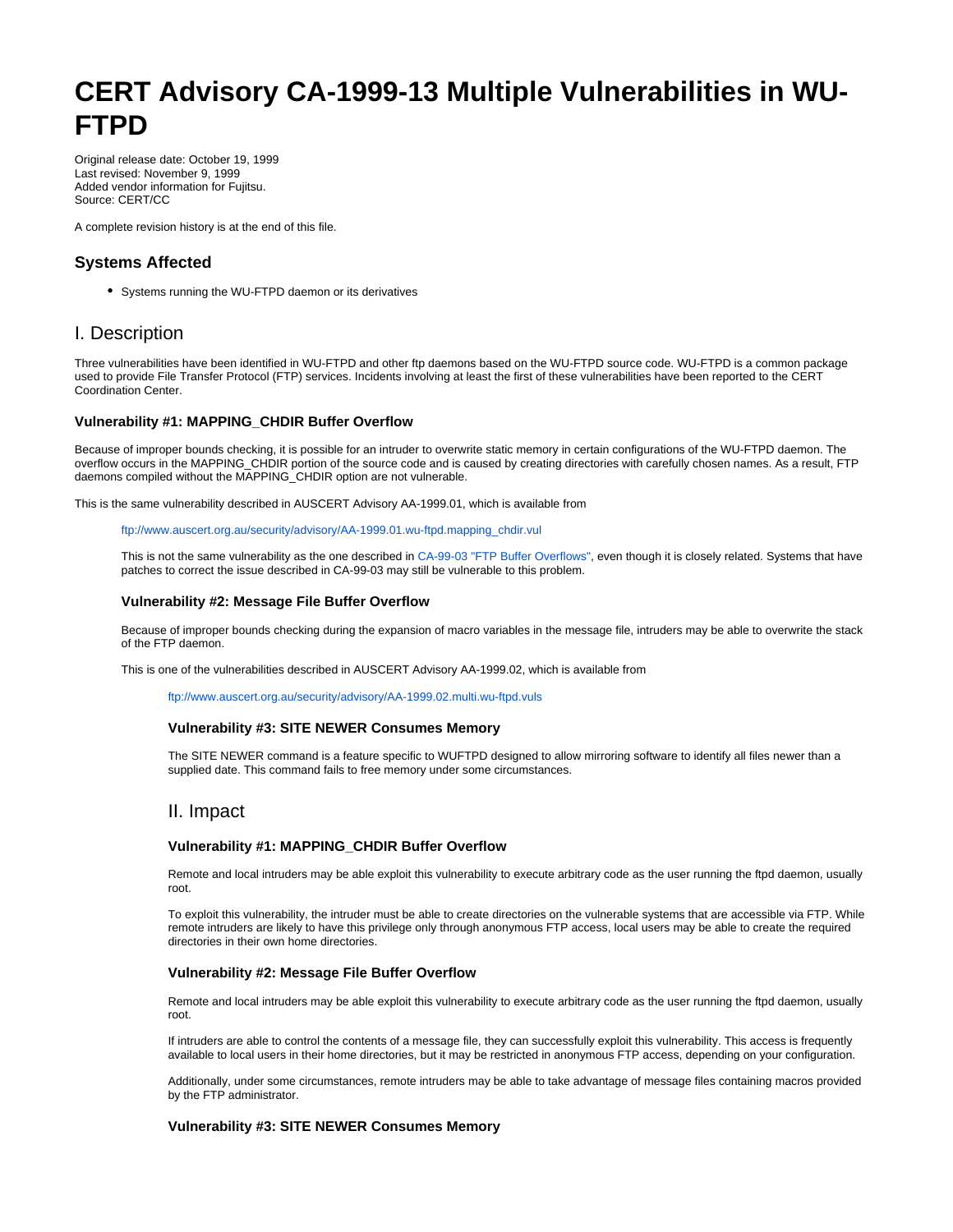Remote and local intruders who can connect to the FTP server can cause the server to consume excessive amounts of memory, preventing normal system operation. If intruders can create files on the system, they may be able exploit this vulnerability to execute arbitrary code as the user running the ftpd daemon, usually root.

## III. Solution

#### **Install appropriate patches from your vendor**

These vulnerabilities can be eliminated by applying appropriate patches from your vendor. We encourage you to apply a patch as soon as possible and to disable vulnerable programs until you can do so.

Disabling the WU-FTPD daemon may prevent your system from operating normally. Upgrading to WU-FTPD 2.6.0 may cause some inter-operability problems with certain FTP clients. We encourage you to review the WU-FTPD documentation carefully before performing this upgrade.

Appendix A contains information provided by vendors for this advisory. We will update the appendix as we receive more information. If you do not see your vendor's name, the CERT/CC did not hear from that vendor. Please contact your vendor directly.

Until you can install a patch, you can apply the following workarounds.

#### **Vulnerability #1: MAPPING\_CHDIR Buffer Overflow**

This vulnerability can be corrected by compiling the WU-FTPD daemon without the MAPPING\_CHDIR option. Exploitation by anonymous remote intruders can be mitigated by limiting write access, but this solution is not encouraged.

#### **Vulnerability #2: Message File Buffer Overflow**

Remote exploitation of this vulnerability can be mitigated and possibly eliminated by removing macros from message files until a patch can be applied.

#### **Vulnerability #3: SITE NEWER Consumes Memory**

There are currently no workarounds available.

## Appendix A. Vendor Information

## **Data General**

DG/UX is not vulnerable to this problem.

#### **FreeBSD**

FreeBSD has updated its wuftpd and proftpd ports to correct this problem as of August 30, 1999. Users of these ports are encouraged to upgrade their installation to these newer versions of these ports as soon as possible.

#### **Fujitsu**

The Fujitsu UXP/V Operating System is not vulnerable.

#### **IBM Corporation**

AIX is not vulnerable. It does not ship wu-ftpd.

IBM and AIX are registered trademarks of International Business Machines Corporation.

## **OpenBSD**

OpenBSD does not use (and never will use) wuftpd or any of its derivatives.

#### **Santa Cruz Operation, Inc.**

Security patches for SCO UnixWare 7.x, SCO UnixWare 2.x, and OpenServer 5.x will be made available at<http://www.sco.com/security>.

#### **SGI**

SGI IRIX and Unicos do not ship with wu-ftpd, so they are not vulnerable. As a courtesy, unsupported pre-compiled IRIX inst images for wu-ftpd are available from<http://freeware.sgi.com/> which may be vulnerable. When the freeware products are next updated, they should contain the latest wu-ftpd code which should include the security fixes.

SGI Linux 1.0 which is based on RedHat 6.0 ships with wu-ftpd rpms. When new wu-ftpd rpms are available for RedHat 6.0, they can be installed on SGI Linux 1.0.